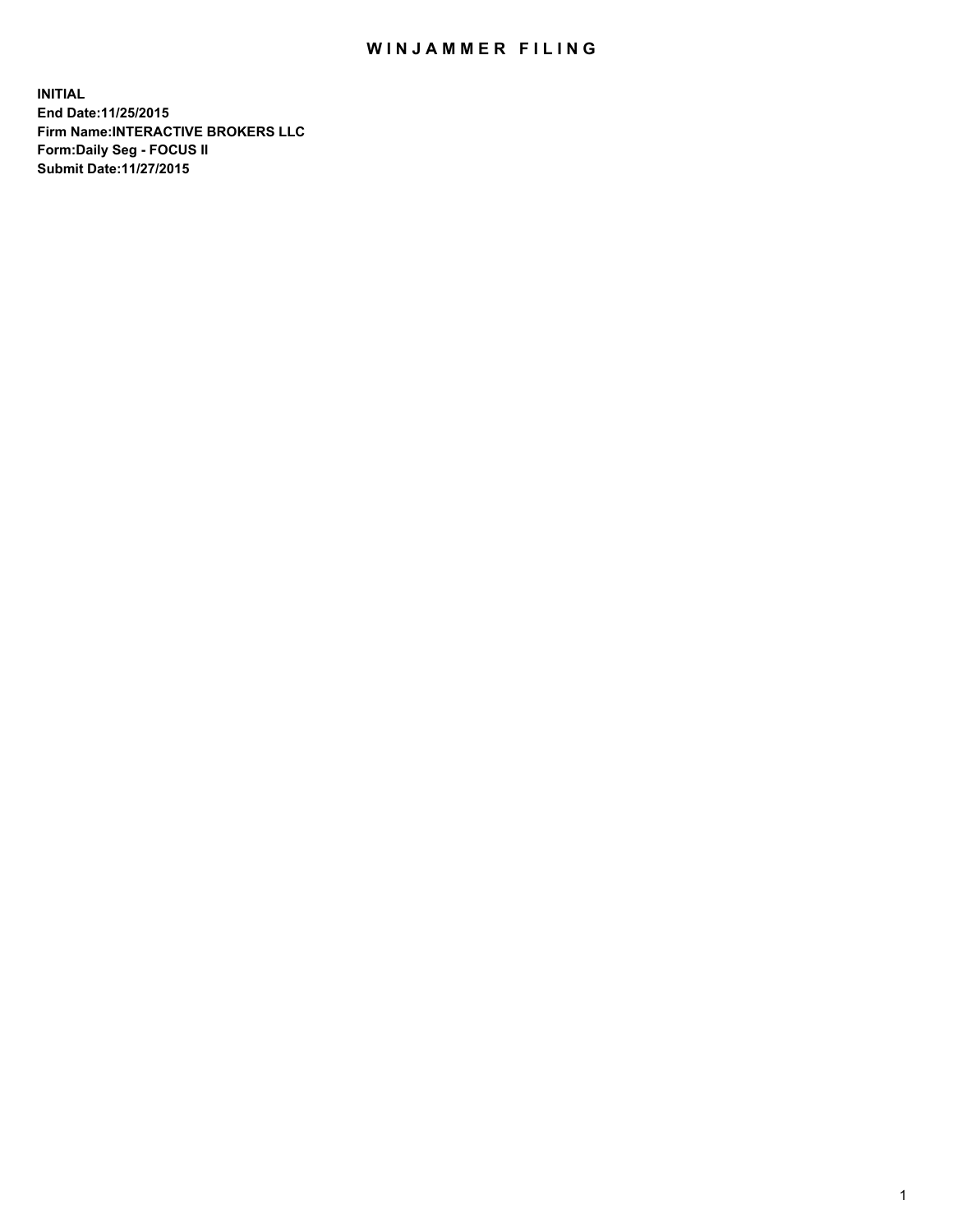## **INITIAL End Date:11/25/2015 Firm Name:INTERACTIVE BROKERS LLC Form:Daily Seg - FOCUS II Submit Date:11/27/2015 Daily Segregation - Cover Page**

| Name of Company<br><b>Contact Name</b><br><b>Contact Phone Number</b><br><b>Contact Email Address</b>                                                                                                                                                                                                                         | <b>INTERACTIVE BROKERS LLC</b><br><b>Alex Parker</b><br>203-618-7738<br>aparker@interactivebrokers.com |
|-------------------------------------------------------------------------------------------------------------------------------------------------------------------------------------------------------------------------------------------------------------------------------------------------------------------------------|--------------------------------------------------------------------------------------------------------|
| FCM's Customer Segregated Funds Residual Interest Target (choose one):<br>a. Minimum dollar amount: ; or<br>b. Minimum percentage of customer segregated funds required:% ; or<br>c. Dollar amount range between: and; or<br>d. Percentage range of customer segregated funds required between:% and%.                        | <u>0</u><br><u>155,000,000 245,000,000</u><br>00                                                       |
| FCM's Customer Secured Amount Funds Residual Interest Target (choose one):<br>a. Minimum dollar amount: ; or<br>b. Minimum percentage of customer secured funds required:% ; or<br>c. Dollar amount range between: and; or<br>d. Percentage range of customer secured funds required between: % and %.                        | $\overline{\mathbf{0}}$<br>80,000,000 120,000,000<br>00                                                |
| FCM's Cleared Swaps Customer Collateral Residual Interest Target (choose one):<br>a. Minimum dollar amount: ; or<br>b. Minimum percentage of cleared swaps customer collateral required:%; or<br>c. Dollar amount range between: and; or<br>d. Percentage range of cleared swaps customer collateral required between:% and%. | <u>0</u><br>0 <sub>0</sub><br><u>00</u>                                                                |

Attach supporting documents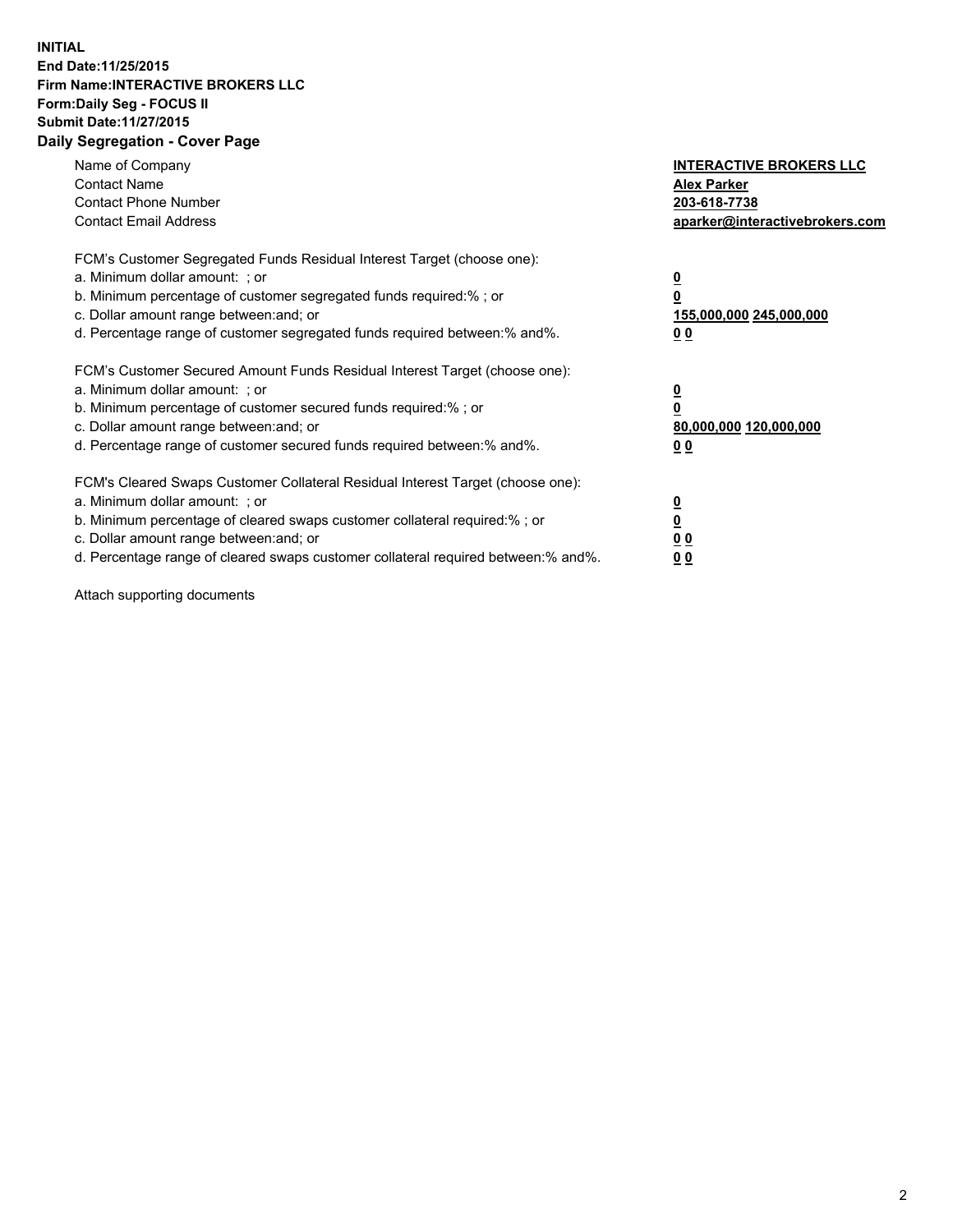## **INITIAL End Date:11/25/2015 Firm Name:INTERACTIVE BROKERS LLC Form:Daily Seg - FOCUS II Submit Date:11/27/2015 Daily Segregation - Secured Amounts**

|     | Foreign Futures and Foreign Options Secured Amounts                                                        |                                  |
|-----|------------------------------------------------------------------------------------------------------------|----------------------------------|
|     | Amount required to be set aside pursuant to law, rule or regulation of a foreign                           | $0$ [7305]                       |
|     | government or a rule of a self-regulatory organization authorized thereunder                               |                                  |
| 1.  | Net ledger balance - Foreign Futures and Foreign Option Trading - All Customers                            |                                  |
|     | A. Cash                                                                                                    | 320,450,138 [7315]               |
|     | B. Securities (at market)                                                                                  | $0$ [7317]                       |
| 2.  | Net unrealized profit (loss) in open futures contracts traded on a foreign board of trade                  | 5,147,171 [7325]                 |
| 3.  | Exchange traded options                                                                                    |                                  |
|     | a. Market value of open option contracts purchased on a foreign board of trade                             | 19,731 [7335]                    |
|     | b. Market value of open contracts granted (sold) on a foreign board of trade                               | -28,799 [7337]                   |
| 4.  | Net equity (deficit) (add lines 1. 2. and 3.)                                                              | 325,588,241 [7345]               |
| 5.  | Account liquidating to a deficit and account with a debit balances - gross amount                          | 470,530 [7351]                   |
|     | Less: amount offset by customer owned securities                                                           | 0 [7352] 470,530 [7354]          |
| 6.  | Amount required to be set aside as the secured amount - Net Liquidating Equity                             | 326,058,771 [7355]               |
|     | Method (add lines 4 and 5)                                                                                 |                                  |
| 7.  | Greater of amount required to be set aside pursuant to foreign jurisdiction (above) or line                | 326,058,771 [7360]               |
|     | 6.                                                                                                         |                                  |
|     | FUNDS DEPOSITED IN SEPARATE REGULATION 30.7 ACCOUNTS                                                       |                                  |
| 1.  | Cash in banks                                                                                              |                                  |
|     | A. Banks located in the United States                                                                      | 149 [7500]                       |
|     | B. Other banks qualified under Regulation 30.7                                                             | 0 [7520] 149 [7530]              |
| 2.  | Securities                                                                                                 |                                  |
|     | A. In safekeeping with banks located in the United States                                                  | 373,631,110 [7540]               |
|     | B. In safekeeping with other banks qualified under Regulation 30.7                                         | 0 [7560] 373,631,110 [7570]      |
| 3.  | Equities with registered futures commission merchants                                                      |                                  |
|     | A. Cash                                                                                                    | $0$ [7580]                       |
|     | <b>B.</b> Securities                                                                                       | $0$ [7590]                       |
|     | C. Unrealized gain (loss) on open futures contracts                                                        | $0$ [7600]                       |
|     | D. Value of long option contracts                                                                          | $0$ [7610]                       |
|     | E. Value of short option contracts                                                                         | 0 [7615] 0 [7620]                |
| 4.  | Amounts held by clearing organizations of foreign boards of trade                                          |                                  |
|     | A. Cash                                                                                                    | $0$ [7640]                       |
|     | <b>B.</b> Securities                                                                                       | $0$ [7650]                       |
|     | C. Amount due to (from) clearing organization - daily variation                                            | $0$ [7660]                       |
|     | D. Value of long option contracts                                                                          | $0$ [7670]                       |
|     | E. Value of short option contracts                                                                         | 0 [7675] 0 [7680]                |
| 5.  | Amounts held by members of foreign boards of trade                                                         |                                  |
|     | A. Cash                                                                                                    | 80,325,023 [7700]                |
|     | <b>B.</b> Securities                                                                                       | $0$ [7710]                       |
|     | C. Unrealized gain (loss) on open futures contracts                                                        | $-16,082$ [7720]                 |
|     | D. Value of long option contracts                                                                          | 19,739 [7730]                    |
|     | E. Value of short option contracts                                                                         | -28,799 [7735] 80,299,881 [7740] |
| 6.  | Amounts with other depositories designated by a foreign board of trade                                     | 0 [7760]                         |
| 7.  | Segregated funds on hand                                                                                   | $0$ [7765]                       |
| 8.  | Total funds in separate section 30.7 accounts                                                              | 453,931,140 [7770]               |
| 9.  | Excess (deficiency) Set Aside for Secured Amount (subtract line 7 Secured Statement<br>Page 1 from Line 8) | 127,872,369 [7380]               |
| 10. | Management Target Amount for Excess funds in separate section 30.7 accounts                                | 80,000,000 [7780]                |
| 11. | Excess (deficiency) funds in separate 30.7 accounts over (under) Management Target                         | 47,872,369 [7785]                |
|     |                                                                                                            |                                  |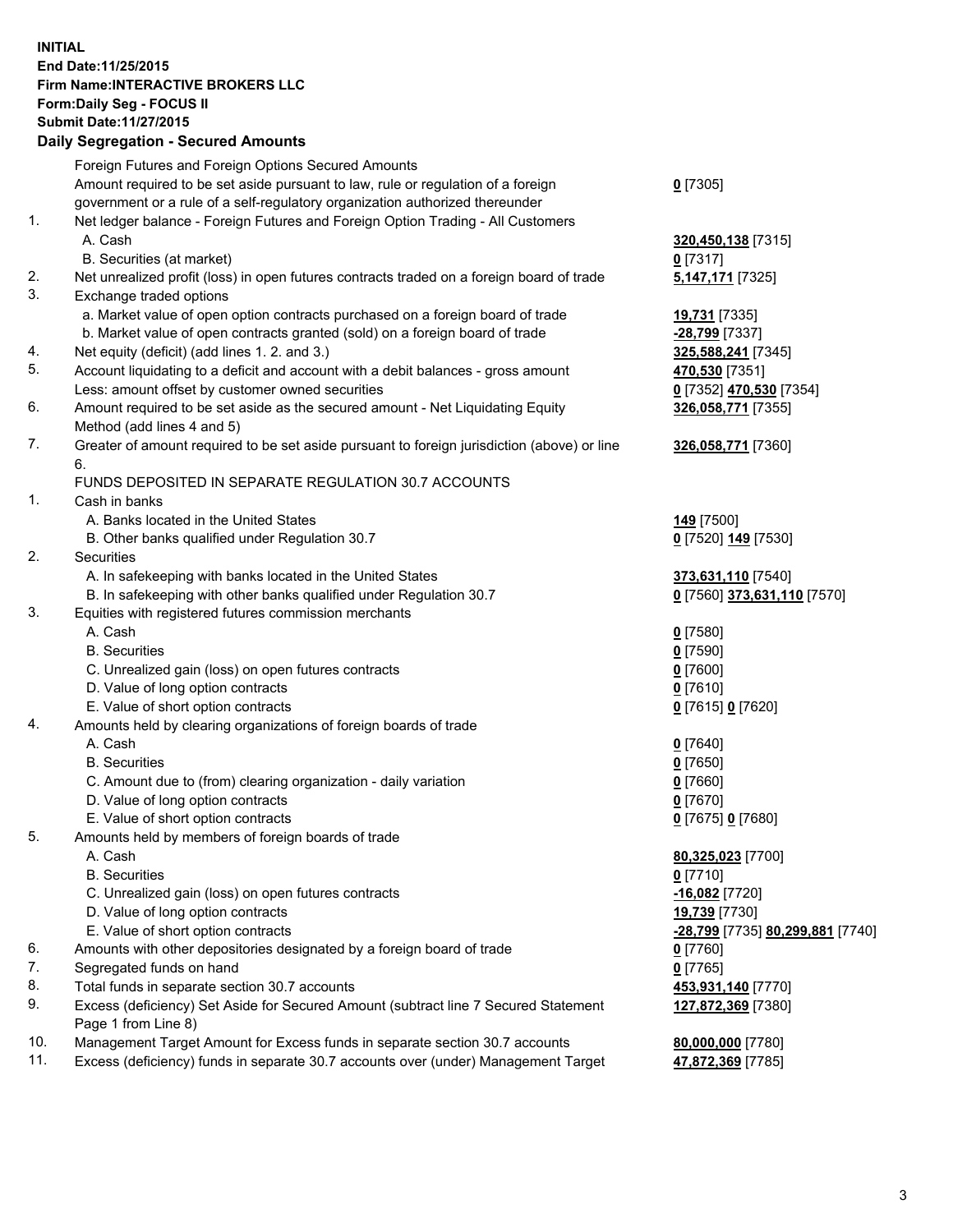**INITIAL End Date:11/25/2015 Firm Name:INTERACTIVE BROKERS LLC Form:Daily Seg - FOCUS II Submit Date:11/27/2015 Daily Segregation - Segregation Statement** SEGREGATION REQUIREMENTS(Section 4d(2) of the CEAct) 1. Net ledger balance A. Cash **2,696,048,436** [7010] B. Securities (at market) **0** [7020] 2. Net unrealized profit (loss) in open futures contracts traded on a contract market **-53,457,009** [7030] 3. Exchange traded options A. Add market value of open option contracts purchased on a contract market **76,629,179** [7032] B. Deduct market value of open option contracts granted (sold) on a contract market **-137,931,614** [7033] 4. Net equity (deficit) (add lines 1, 2 and 3) **2,581,288,992** [7040] 5. Accounts liquidating to a deficit and accounts with debit balances - gross amount **91,722** [7045] Less: amount offset by customer securities **0** [7047] **91,722** [7050] 6. Amount required to be segregated (add lines 4 and 5) **2,581,380,714** [7060] FUNDS IN SEGREGATED ACCOUNTS 7. Deposited in segregated funds bank accounts A. Cash **183,961,003** [7070] B. Securities representing investments of customers' funds (at market) **1,515,954,265** [7080] C. Securities held for particular customers or option customers in lieu of cash (at market) **0** [7090] 8. Margins on deposit with derivatives clearing organizations of contract markets A. Cash **26,173,773** [7100] B. Securities representing investments of customers' funds (at market) **1,115,276,953** [7110] C. Securities held for particular customers or option customers in lieu of cash (at market) **0** [7120] 9. Net settlement from (to) derivatives clearing organizations of contract markets **1,971,800** [7130] 10. Exchange traded options A. Value of open long option contracts **76,602,427** [7132] B. Value of open short option contracts **-137,904,883** [7133] 11. Net equities with other FCMs A. Net liquidating equity **0** [7140] B. Securities representing investments of customers' funds (at market) **0** [7160] C. Securities held for particular customers or option customers in lieu of cash (at market) **0** [7170] 12. Segregated funds on hand **0** [7150] 13. Total amount in segregation (add lines 7 through 12) **2,782,035,338** [7180] 14. Excess (deficiency) funds in segregation (subtract line 6 from line 13) **200,654,624** [7190] 15. Management Target Amount for Excess funds in segregation **155,000,000** [7194] **45,654,624** [7198]

16. Excess (deficiency) funds in segregation over (under) Management Target Amount Excess